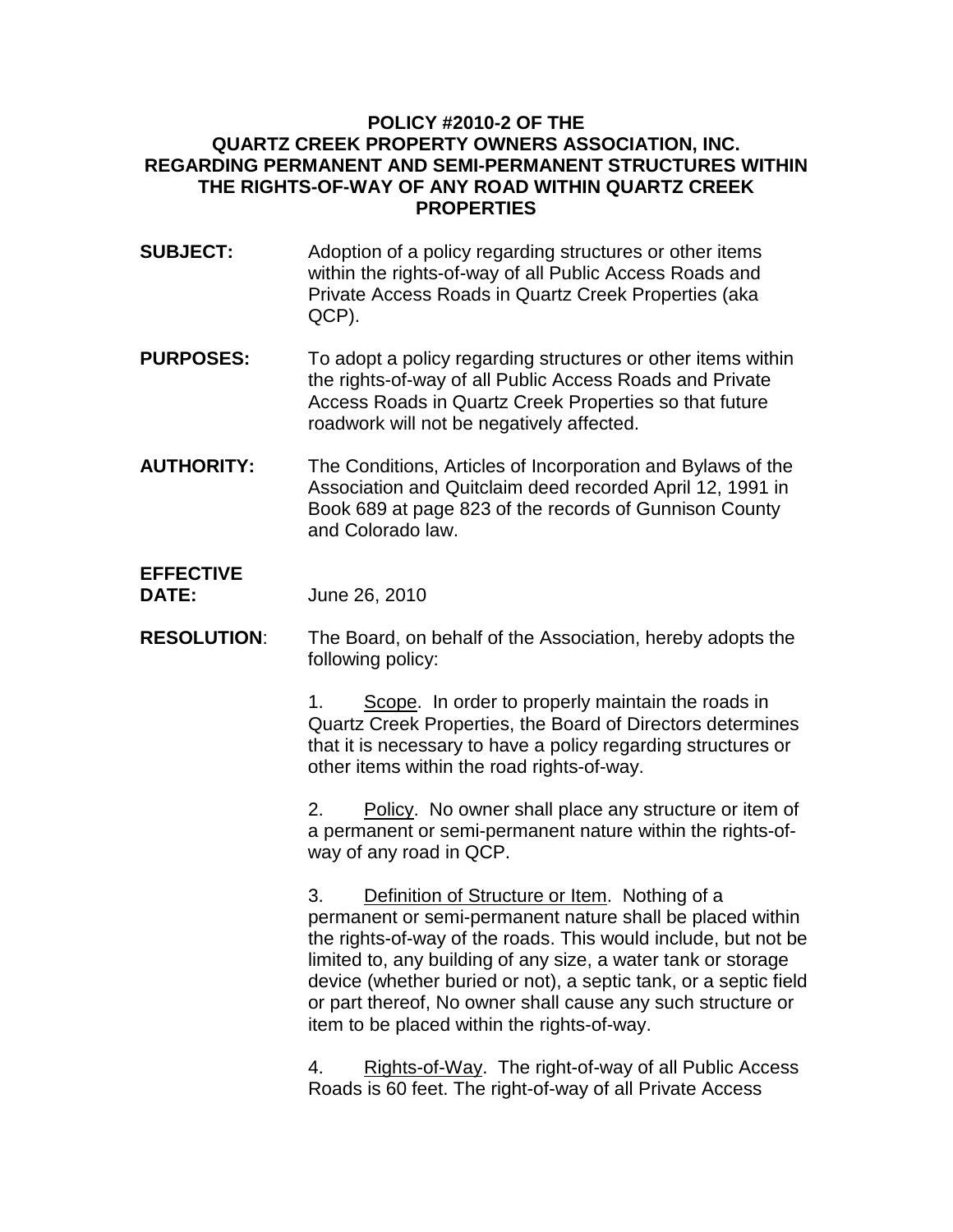Roads is 40 feet. The distance is measured from the middle of the road, half the allotted distance to either side of the road.

5. Pre-Existing Structures or Items. Any structure or item that exists before the date of this policy shall be allowed to remain in place. However, should that structure or item need repair, replacement or removal, at that time it shall be completely eliminated from the rights-of-way.

6. Pre-Existing Structures or Items That Hinder Roadwork. Future roadwork may impact any of the preexisting structures or items as defined above. The policy and procedure in that circumstance is as follows:

a. Responsibility. The responsibility for any structure or item within the rights-of-way shall be that of the property owner and not the Association. The owner shall remove or relocate any structure or item that is within the rights-of-way prior to any road repair, road maintenance, or road widening, if such item obstructs said work or in any manner could be damaged by such work. All costs and labor associated with removal or relocation shall be the responsibility of the owner.

b. Notification of Pending Roadwork. Pending roadwork will be announced in advance either in the Quartzite, at the Annual Meeting of the membership, and/or posted on the Association bulletin board at the QCP entrance. It is the responsibility of the owner to be aware of pending roadwork and to take the actions outlined above for removal or relocation.

c. Damage to Structures or Items Not Removed. If an owner fails to remove any structure or item in any rightof-way prior to roadwork commencing, the Association shall not be responsible in any way for the resulting damage to that structure or item.

7. Deviations. The Board may deviate from the procedures set forth in this Resolution if in its sole discretion such deviation is reasonable under the circumstances.

8. Amendment. This policy may be amended from time to time by the Board of Directors.